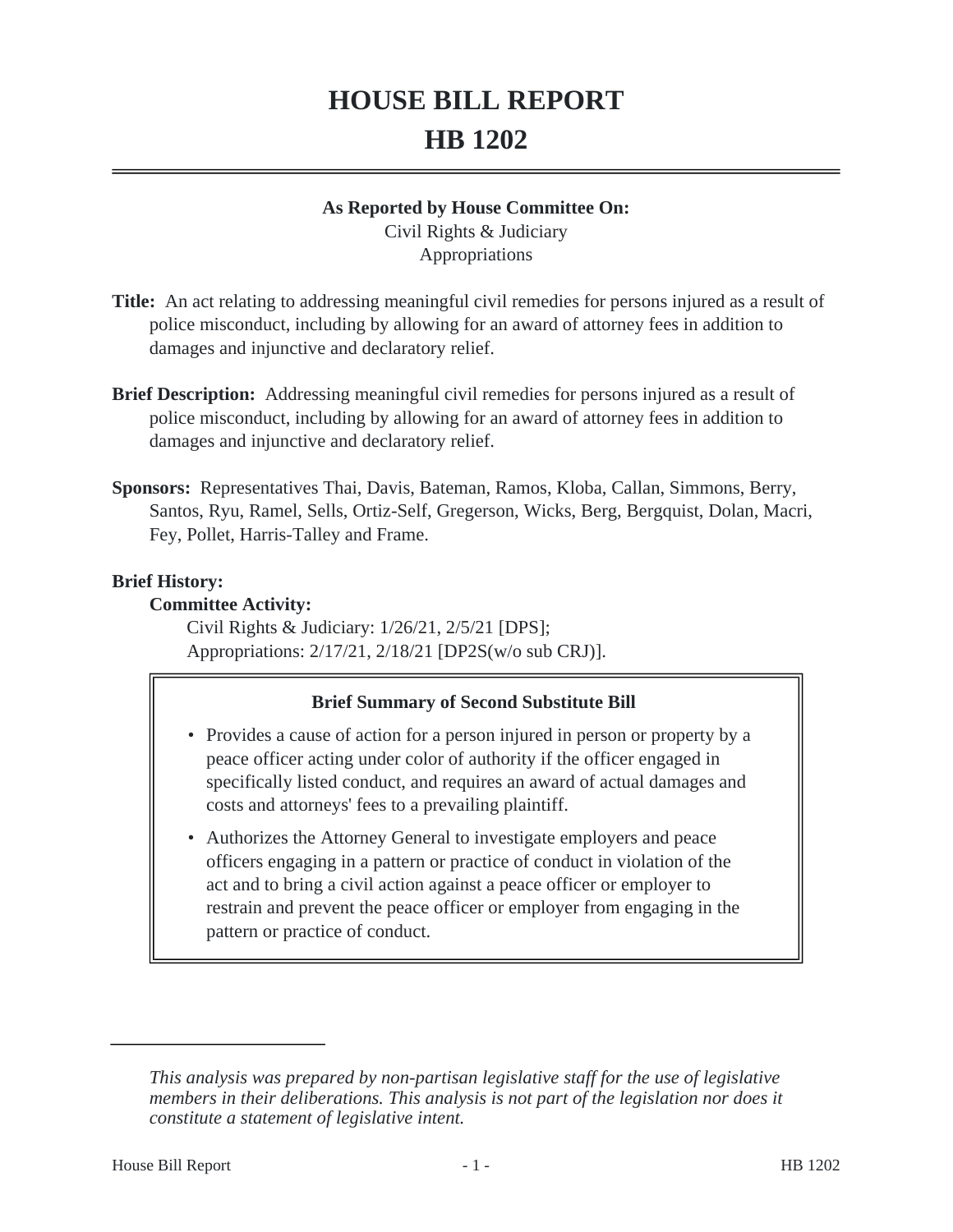## **HOUSE COMMITTEE ON CIVIL RIGHTS & JUDICIARY**

**Majority Report:** The substitute bill be substituted therefor and the substitute bill do pass. Signed by 11 members: Representatives Hansen, Chair; Simmons, Vice Chair; Davis, Entenman, Goodman, Kirby, Orwall, Peterson, Thai, Valdez and Walen.

**Minority Report:** Do not pass. Signed by 6 members: Representatives Walsh, Ranking Minority Member; Gilday, Assistant Ranking Minority Member; Graham, Assistant Ranking Minority Member; Abbarno, Klippert and Ybarra.

**Staff:** Edie Adams (786-7180).

#### **Background:**

Federal Civil Actions—Deprivation of Constitutional Rights.

Federal law, under 42 U.S.C. §1983, provides a civil cause of action to redress violations of federal constitutional rights caused by persons acting under color of state law. This cause of action is often referred to as a section 1983 action. The legal standard for determining whether actions violate constitutional rights depends on the particular constitutional right at issue. Section 1983 actions against law enforcement officers often involve claims of excessive use of force, unlawful search or seizure, or false arrest in violation of Fourth Amendment rights.

The general standard for evaluating Fourth Amendment claims is whether or not the officer's actions were objectively reasonable. In making this determination, the court must balance the nature and quality of the intrusion on the individual's rights against the state's interests in the case. Court decisions indicate that "reasonableness" is highly dependent on the particular facts and circumstances of each case including: the severity of the crime at issue; whether the suspect poses an immediate threat to the safety of the officers or others; and whether the suspect is actively resisting arrest or attempting to evade arrest by flight. The reasonableness of a particular use of force is examined from the perspective of a reasonable officer on the scene, and not with the benefit of hindsight.

Qualified immunity in the context of section 1983 actions is a doctrine that originated in federal case law. It provides government officials performing discretionary functions immunity from civil suits unless the plaintiff shows that the officer violated "clearly established" rights. When determining whether or not a right was "clearly established," courts consider whether the constitutional right alleged to have been violated was sufficiently clear so that a reasonable officer would have known that his or her conduct violated the rights. This is an objective standard, meaning that the standard does not depend on the officer's subjective state of mind.

Section 1983 actions are suits generally brought against the individual officer who committed the alleged violation since the doctrine of vicarious liability of employers does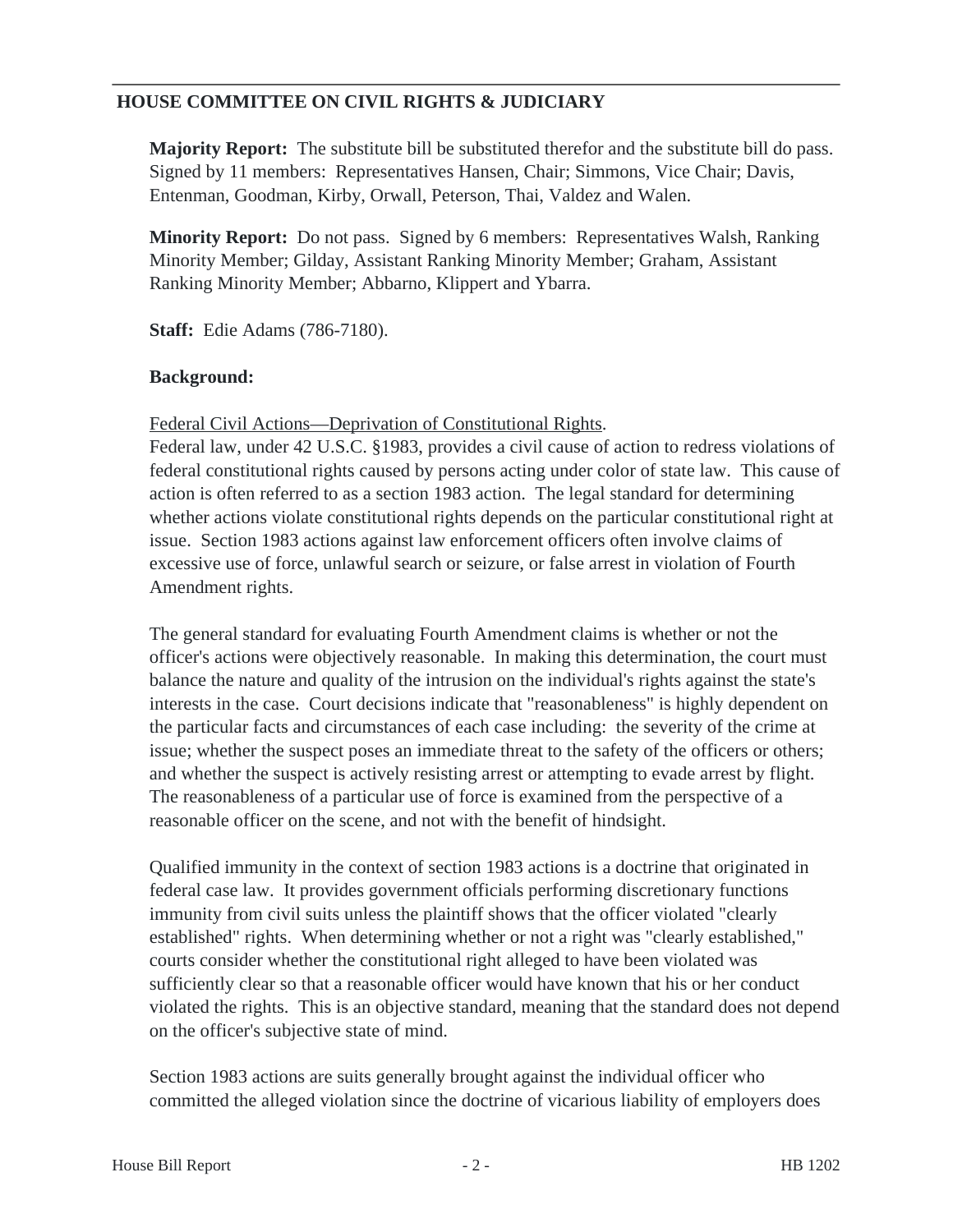not apply in section 1983 actions. An officer's employing agency may only be held liable in a section 1983 action when the injury is the result of the execution of a policy or custom adopted by the agency.

#### Washington Civil Actions.

The Washington Constitution contains provisions that protect individual rights of state residents, including Article 1, section 7, which provides that "[n]o person may be disturbed in his private affairs, or his home invaded, without authority of law." Washington does not have a statute that specifically creates a cause of action for violation of state constitutional rights, and Washington courts have consistently refused to recognize a private cause of action for damages for state constitutional violations absent legislative guidance.

However, a civil suit in Washington based on excessive use of force or other police misconduct could be brought under state common law tort actions. These include actions for intentional torts, such as assault, battery, false arrest, false imprisonment, or trespass, or a negligence cause of action. In a 2019 case, the Washington Supreme Court held that the fact that an officer's conduct constitutes an intentional tort does not preclude a negligence claim based on an officer's failure to use ordinary care to avoid unreasonably escalating an encounter to the use of deadly force.

Washington courts recognize a common law qualified immunity for government officers exercising discretionary functions. A police officer is entitled to immunity from civil liability where the officer carries out a statutory duty according to procedures dictated to the officer by statute and superiors and where the officer acts reasonably.

An employer may be held vicariously liable for an employee's tortious act if the employee was acting within the scope of employment when the act was committed. An employer may also be liable for the conduct of an employee based on negligent hiring, training, or supervising of the employee. However, a claim based on negligent hiring, training, or supervising applies only where the officer acts outside of the scope of employment.

#### House Bill No. 1310.

House Bill No. 1310 (HB 1310), introduced in the 2021 Legislative Session, establishes a standard for the use of physical force by peace officers. Under this legislation, a peace officer may use physical force against another person when necessary to effect an arrest, prevent an escape, or otherwise protect against an imminent threat of bodily injury to the peace officer or another person. A peace officer may use deadly force against another person only as a last resort when necessary to protect against an imminent threat of serious physical injury or death to the officer or another person.

In addition, HB 1310 requires an officer to use reasonable care when determining whether to use physical force, and when using physical force against another, including requiring an officer to:

• reasonably avoid conduct that would create situations requiring physical force;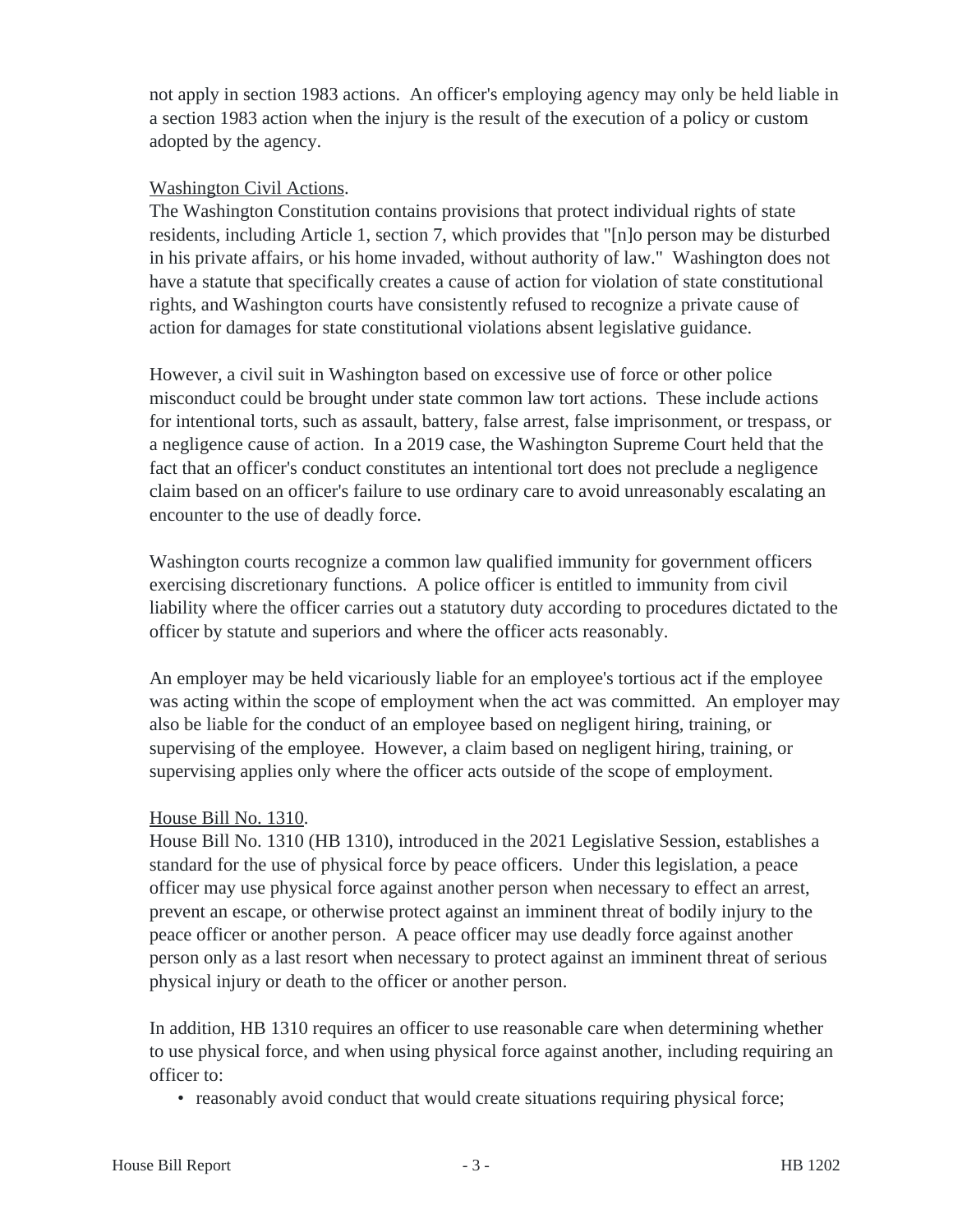- exhaust available and appropriate de-escalation tactics prior to using physical force;
- use the minimal degree of physical force necessary under the circumstances;
- terminate use of physical force as soon as the necessity for the force ends; and
- use available and appropriate less-lethal alternatives before using deadly force, and make less-lethal alternatives issued to the officer reasonably available for their use.

Law Enforcement Limitations Regarding Immigration Enforcement.

Legislation enacted in 2019 placed restrictions on law enforcement with respect to immigration enforcement matters, including that law enforcement may not:

- disclose nonpublic personal information about an individual to immigration authorities or give immigration authorities access to interview individuals about a noncriminal matter while the person is in custody;
- inquire into or collect information about an individual's immigration or citizenship status or place of birth, unless there is a connection between the information and a criminal investigation;
- provide information pursuant to notification requests from federal immigration authorities for the purpose of civil immigration enforcement, except as required by law; or
- detain, or take into or hold in custody, any person solely for the purpose of determining immigration status.

## Defense and Indemnification of Public Employees.

When a civil action is brought against a state or local government officer or employee, the state or a local government must defend the officer or employee in the proceeding if his or her actions were within the scope of his or her duties. Monetary damages awarded against the officer or employee must be paid by the state or local governmental entity if the court finds that the officer or employee was acting within the scope of his or her duties, and the judgement may not become a lien upon any property of the officer or employee.

#### **Summary of Substitute Bill:**

A person injured in person or property by a peace officer acting under color of authority has a cause of action against the peace officer if the officer:

- engaged in conduct that under the common law constitutes assault, battery, intentional infliction of emotional distress, false arrest, false imprisonment, malicious prosecution, intentional trespass, or conversion;
- executed a detention, traffic stop, search, seizure, or entry into a home that is unlawful under the Washington Constitution;
- engaged in conduct that violated the duty of reasonable care under chapter . . ., Laws of 2021 (House Bill No. 1310); or
- violated a provision of RCW 10.93.160, which relates to law enforcement limitations with respect to federal immigration enforcement.

The injured person also has an action against any other peace officer who had the power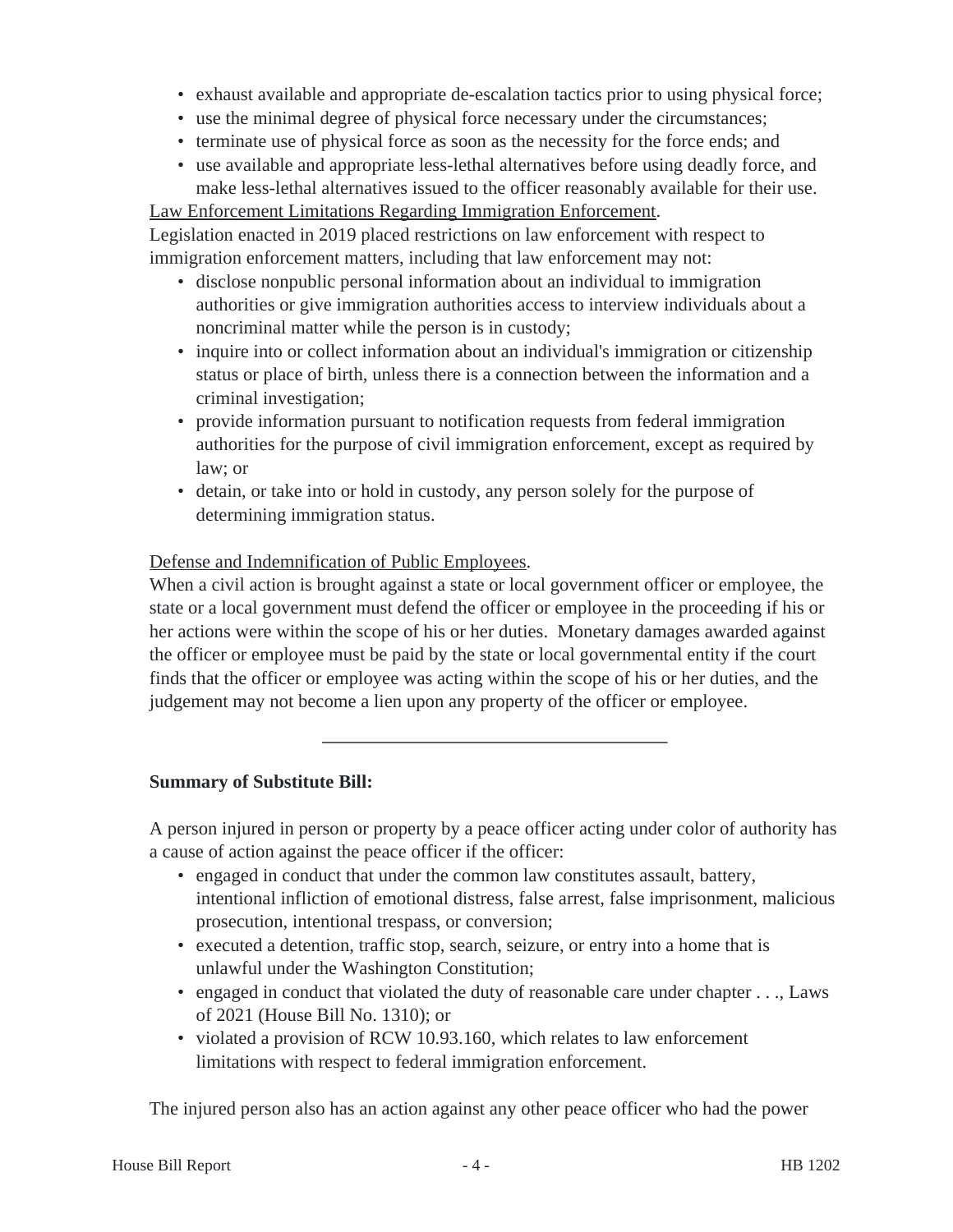through reasonable diligence to prevent or aid in preventing the injury from occurring but failed to do so.

# Employer Liability.

The plaintiff may name the peace officer's employer as a defendant in the action. The employer is vicariously liable for the harm if the peace officer was acting within the scope of employment.

The employer is independently liable if the injury is proximately caused by: a regulation, practice, procedure, policy, or training approved or condoned by the employer; or the employer's failure to use reasonable care in hiring, training, retaining, supervising, or disciplining the peace officer.

## Defenses and Immunities.

A peace officer has a defense against the claim if, when the injury occurred, the officer substantially complied with a regulation, practice, procedure, policy, or training that was established by the employer or approved or condoned by superior officers.

It is not an immunity or defense to an action that:

- the rights, privileges, or immunities sued upon were not clearly established at the time of the act, omission, or decision by the peace officer or employer; or
- at such time, that the state of the law was such that the peace officer or employer could not reasonably have been expected to know whether such act, omission, or decision was lawful.

# Remedies.

The court must award a prevailing plaintiff actual damages, and at least nominal damages, as well as costs and reasonable attorneys' fees. The court may grant declaratory and injunctive relief as it deems appropriate.

# Attorney General Enforcement.

The Attorney General is given authority to investigate employers and peace officers engaging in a pattern or practice of conduct in violation of the act and to bring a civil action against a peace officer or employer to restrain and prevent the peace officer or employer from engaging in the pattern or practice of conduct. The prevailing party may, at the discretion of the court, recover the costs of the action including reasonable attorneys' fees.

#### **Other Provisions.**

A cause of action against a peace officer or employer by an injured person must be commenced within three years after the cause of action accrues.

Nothing in the act limits the right of a peace officer to have a legal defense provided at the expense of his or her employer or to having a judgment satisfied by the employer.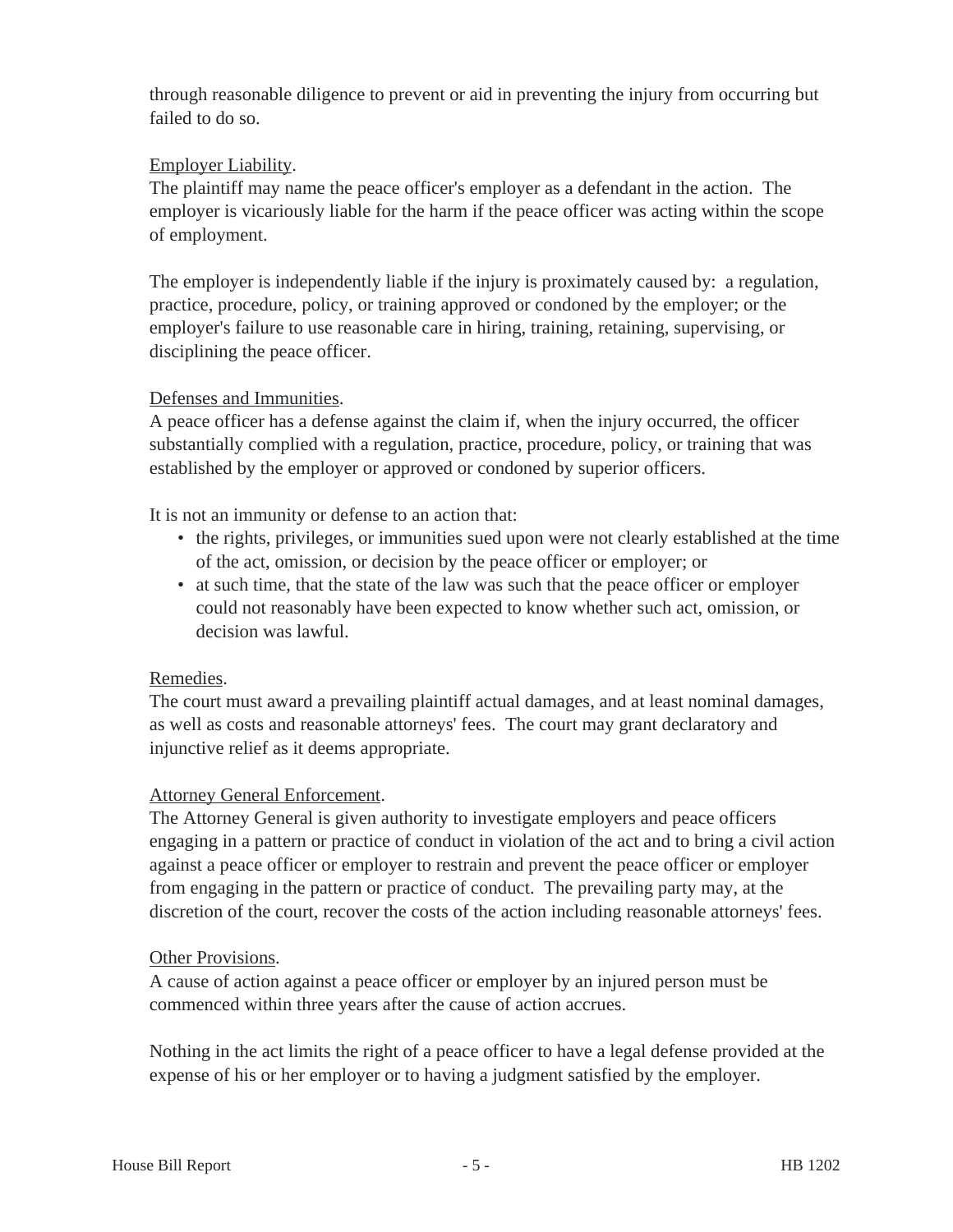The act must be liberally construed. Nothing in the act affects any other common law or statutory right of action available to the plaintiff.

The act applies to causes of action arising on or after the effective date of the act.

# **Substitute Bill Compared to Original Bill:**

The substitute bill makes the following changes:

- replaces the unidentified House bill number with a reference to HB 1310, so that a cause of action may be brought against a peace officer who engages in conduct that violates the duty of reasonable care under HB 1310, which requires an officer to use reasonable care when determining whether to use physical force, and when using physical force against another;
- adds that an officer has a defense if the officer substantially complied with training established by the employer or approved or condoned by superior officers;
- removes a provision that stating that the cause of action is not subject to chapter laws governs contributory negligence, comparative fault, and joint and several liability in actions based on fault; and
- modifies terminology, including by referring to "intentional infliction of emotional distress" instead of "outrage" and "intentional trespass" instead of "trespass."

**Appropriation:** None.

**Fiscal Note:** Available.

**Effective Date of Substitute Bill:** The bill takes effect 90 days after adjournment of the session in which the bill is passed.

# **Staff Summary of Public Testimony:**

(In support) There is so much loss and pain due to injustices happening in our back yard and across the nation. Law enforcement officers have sworn a duty to protect the people and they need to be held to this standard. The bill is about building trust with the community and bringing accountability to the police. It will provide impacted families a way to go to court to seek justice.

Without this bill, families will continue to be frustrated because there are many barriers to justice in the current system. Families that do not have the financial resources to access the courts are denied justice. Justice is important for all communities. Society expects law enforcement to follow the law and uphold the Constitution. When an officer causes harm and there are no consequences, there is no motivation for change and no responsibility. This bill will bring peace of mind to families who have been frustrated in their journey to justice.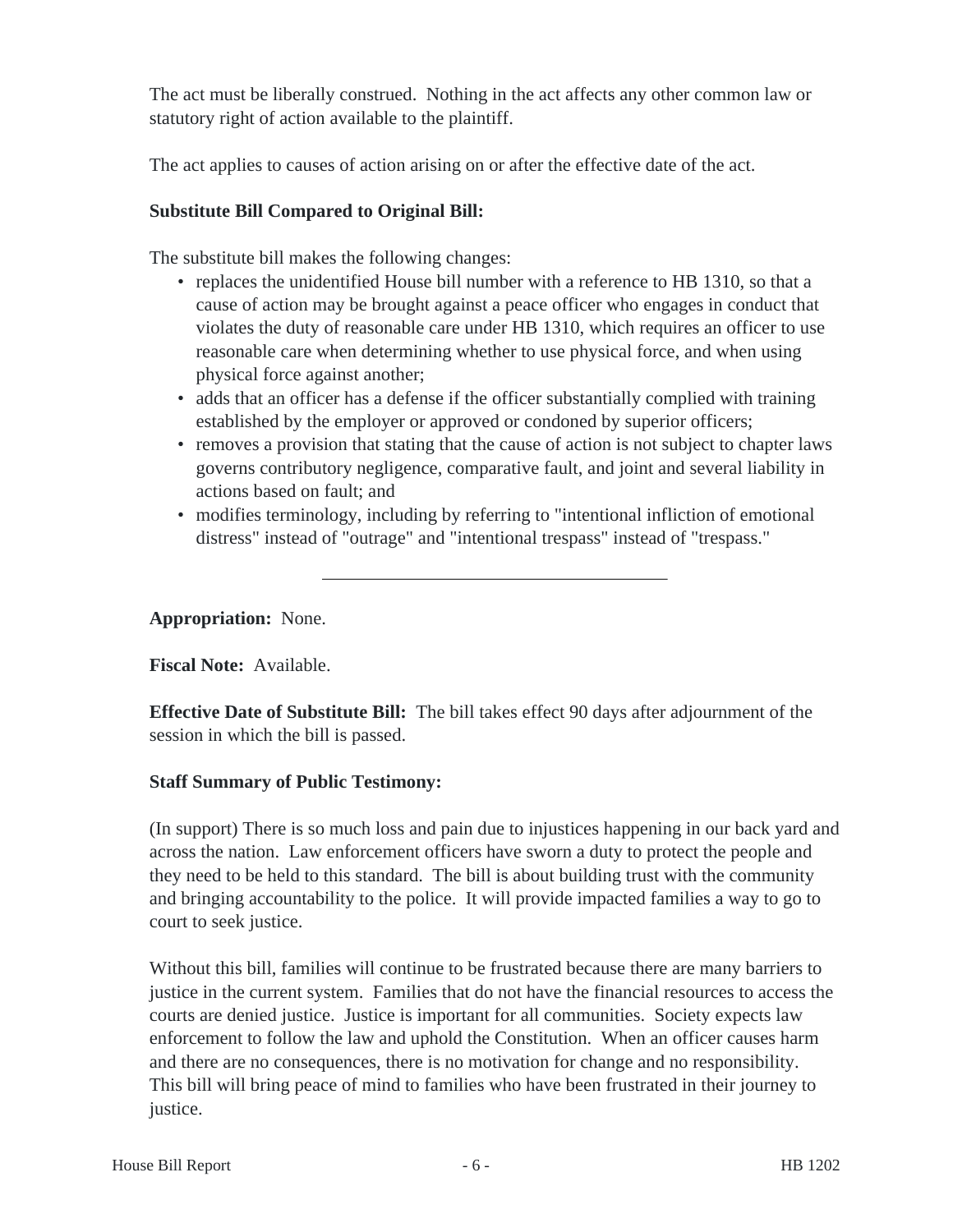Section 1983 was enacted because the states would not provide a meaningful remedy for violation of constitutional rights. Now things are reversed. The labyrinth and procedural barriers of section 1983 actions have undermined faith in the system's ability to provide a remedy. It is wrong to deny relief based on qualified immunity just because no prior court decision says the particular action is unlawful. Qualified immunity is not needed to protect officers from personal liability because they virtually never pay in these cases. Research shows that the threat of civil liability is not a major factor in an officer's decisionmaking.

Almost all law protecting individual rights from police overreach comes not from federal law but from the state Constitution, but there is no legal remedy for violation of state constitutional rights. The bill provides a state cause of action that does not include qualified immunity. This bill focuses on Washington law and provides better remedies with no change in the substantive law, including the requirement for indemnification of officers. Washington courts can provide a fair forum and can penalize people for bringing frivolous suits. Courts in other states that have established a cause of action for violation of state constitutional rights have not had an issue with courts being overwhelmed with cases.

Incidents of police misconduct are almost always due to inadequate policies and training. The bill is more balanced in that it holds the employer accountable when the officer is just following the rules. Policies and training will improve policing and reduce these cases. Law enforcement officers can be and are being trained in methods and tactics that result in lawful policing. If employers engage in proper training and we use tools to ensure accountability, we can avoid costly lawsuits.

(Opposed) The bill will have a negative impact on public safety. The bill limits the ability of officers to respond in a manner that holds people accountable for criminal acts. If officers have to face untold lawsuits, decertification, and criminal actions without careful consideration of officer's duties, this will change officer behavior and impact public safety.

The bill allows personal lawsuits against officers. An officer could be bankrupted from legal defense costs since the bill does not require indemnification. There are thousands of motions that challenge the constitutionality of a stop or seizure and these will be turned into lawsuits under the bill. Officers go into the most dangerous and rapidly evolving situations and they should not face liability when they could not have known the conduct was unlawful. An officer should not be liable if the officer is following employer policies and training.

This bill unfairly tilts liability to law enforcement. It undermines the public policy of having good policies in place and instead refocuses the priority into pure risk management. It is unconscionable to preclude a defense that the conduct was not unlawful at the time, or that the officer could not have known the conduct was unlawful. The bill precludes contributory fault which is extremely unfair because the entire burden will fall on law enforcement agencies.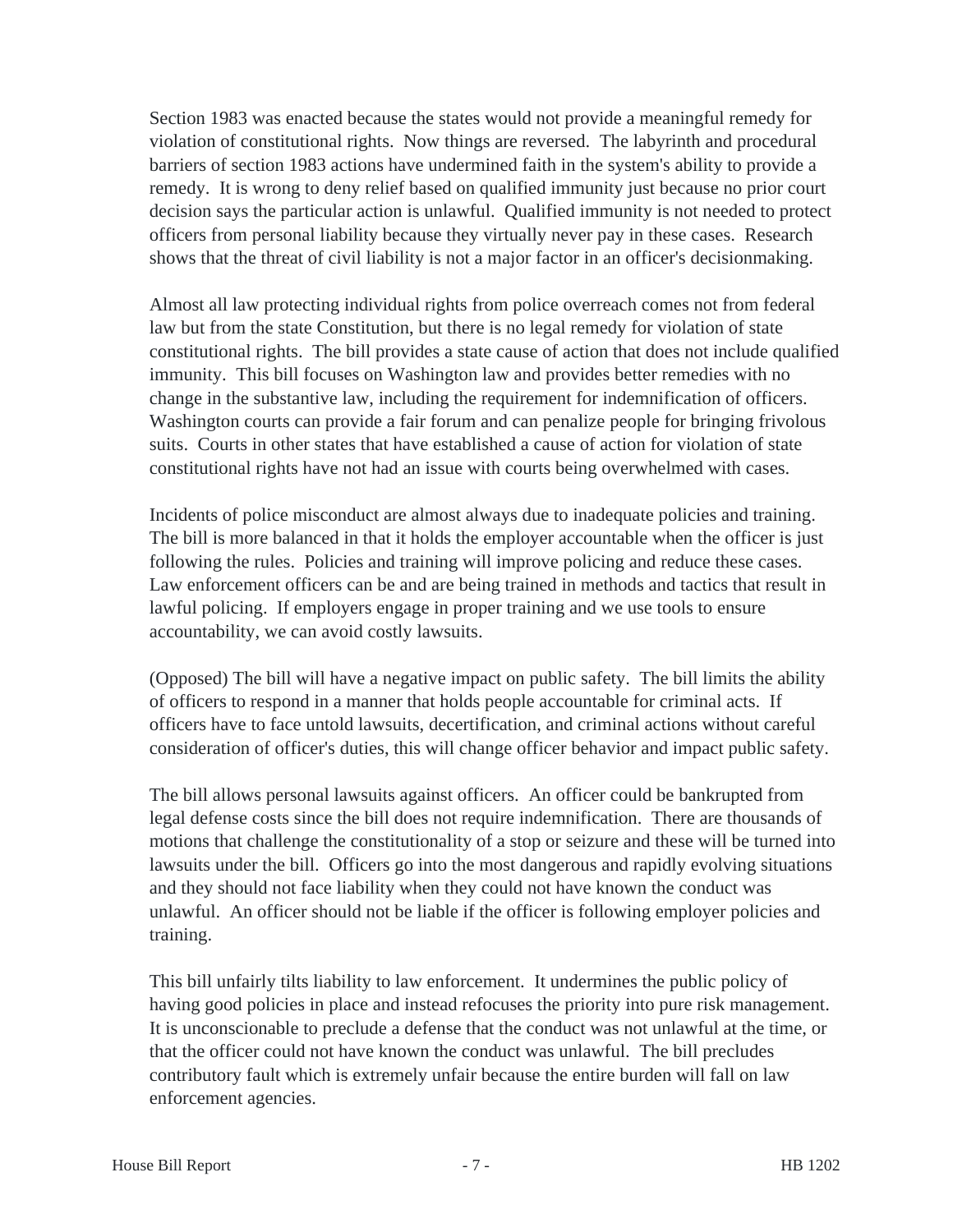The bill will increase costs to taxpayers. There will be more suits and most will be settled because it is too expensive to pursue the case. Cities are already facing difficulties with the insurance market. There are things that we cannot control but that we will be liable for under the bill. The focus should be on meaningful reform, not increasing liability. Consent decrees and court orders are not the best way to provide equitable policies across the state.

This is a solution in search of a problem. Federal law provides a robust cause of action that includes attorneys' fees, and state law provides tort actions for police misconduct. Cities cannot find reasonable insurance for this because the remedies that are out there are already being used successfully. The bill does not create any new path for relief. The only new thing is the fee-shifting provision that will simply encourage specious litigation. Lawyers will be the only ones to see benefit from this bill.

(Other) The bill has some good provisions, including the defense based on complying with laws or rules condoned by the agency, and holding an agency liable if hiring or disciplinary practices caused the injury. There are concerns with a lack of clarity regarding who determines what constitutes a constitutional violation or reasonable care, and what actions of an officer are allowed. The provision allowing enforcement by the Attorney General should be removed given the many other police reform bills. Retailers are concerned that the definition of employer includes private entities. Many retail stores employ off-duty officers to deter retail theft and other crimes. Retailers contract with law enforcement agencies, but do not train or supervise officers nor discipline them, and retailers should not be held liable for their conduct.

**Persons Testifying:** (In support) Representative Thai, prime sponsor; Lauren Bonds, National Police Accountability Project; Joanna Schwartz, University of California Los Angeles School of Law; Liz Vogeli; Mary Kay Becker; Frank Shoichet; Elizabeth Porter, University of Washington Law School; Nickeia Hunter, Trishandra Pickup, and Noel Parrish, Washington Coalition for Police Accountability; Samuel Martin, Washington for Black Lives; and Breean Beggs.

(Opposed) Mike Hoover, Washington State Association of Counties; Ted Buck, Frey Buck, P.S.; James McMahan, Washington Association of Sheriffs and Police Chiefs; Ryan Lufkin, and Jeff DeVere, Washington Council of Police and Sheriffs; Spike Unruh, Washington State Patrol Troopers Association; Candice Bock, Association of Washington Cities; and Megan Coluccio, Washington Defense Trial Lawyers.

(Other) Marco Monteblanco, Washington State Fraternal Order of Police; and Mark Johnson, Washington Retail Association.

**Persons Signed In To Testify But Not Testifying:** Maya Manus, Urban League of Metropolitan Seattle; Kurtis Robinson; Enoka Herat, American Civil Liberties Union of Washington; and Susan Griggs.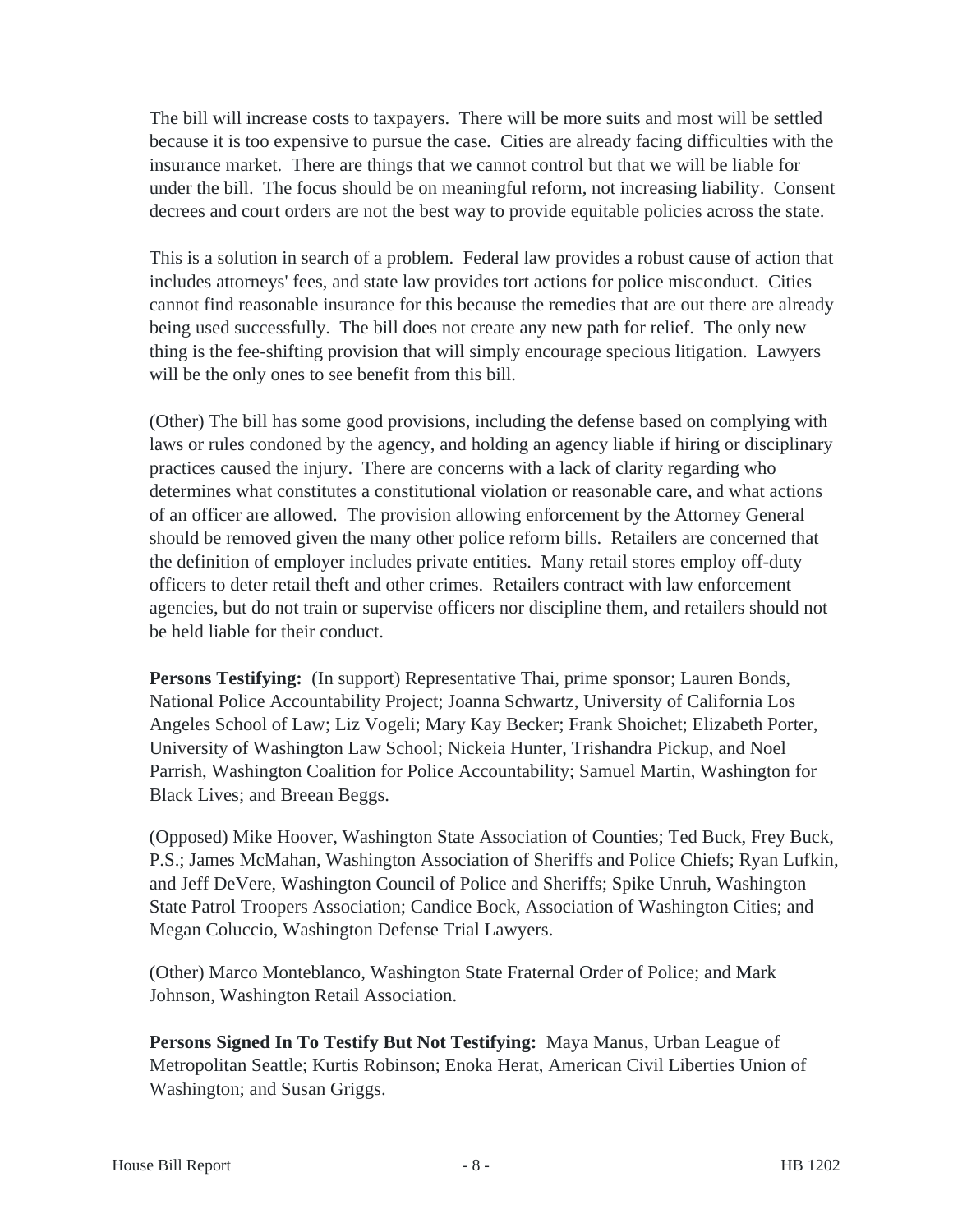## **HOUSE COMMITTEE ON APPROPRIATIONS**

**Majority Report:** The second substitute bill be substituted therefor and the second substitute bill do pass and do not pass the substitute bill by Committee on Civil Rights & Judiciary. Signed by 19 members: Representatives Ormsby, Chair; Bergquist, Vice Chair; Gregerson, Vice Chair; Macri, Vice Chair; Chopp, Cody, Dolan, Fitzgibbon, Frame, Hansen, Johnson, J., Lekanoff, Pollet, Ryu, Senn, Springer, Stonier, Sullivan and Tharinger.

**Minority Report:** Do not pass. Signed by 14 members: Representatives Stokesbary, Ranking Minority Member; Chambers, Assistant Ranking Minority Member; Corry, Assistant Ranking Minority Member; MacEwen, Assistant Ranking Minority Member; Boehnke, Caldier, Chandler, Dye, Harris, Hoff, Jacobsen, Rude, Schmick and Steele.

**Staff:** Jessica Van Horne (786-7288).

#### **Summary of Recommendation of Committee On Appropriations Compared to Recommendation of Committee On Civil Rights & Judiciary:**

A null and void clause is added, making the bill null and void unless funded in the operating budget.

#### **Appropriation:** None.

**Fiscal Note:** Preliminary fiscal note available.

**Effective Date of Second Substitute Bill:** The bill takes effect 90 days after adjournment of the session in which the bill is passed. However, the bill is null and void unless funded in the budget.

#### **Staff Summary of Public Testimony:**

(In support) Police violence shatters the lives of victims and their families. The current system does not provide meaningful consequences when law enforcement breaks the law or violates constitutional rights. Individuals should be able to take law enforcement to court. This bill will hold police accountable and deter misconduct by providing access to justice. We must do right by the community and prevent harm. This bill reinforces several constitutional and common law rights, including the state's responsibility to protect and maintain individual rights, and the opportunity to have one's day in court. There must be accountability when these rights are infringed. Immunity from suit is the exception, not the rule. Qualified immunity causes greater harm to victims of police misconduct. Providing a meaningful remedy is necessary to build trust between law enforcement and the community.

The language allowing an officer's defense against a cause of action if the officer substantially complied employer-approved procedures or training strikes an appropriate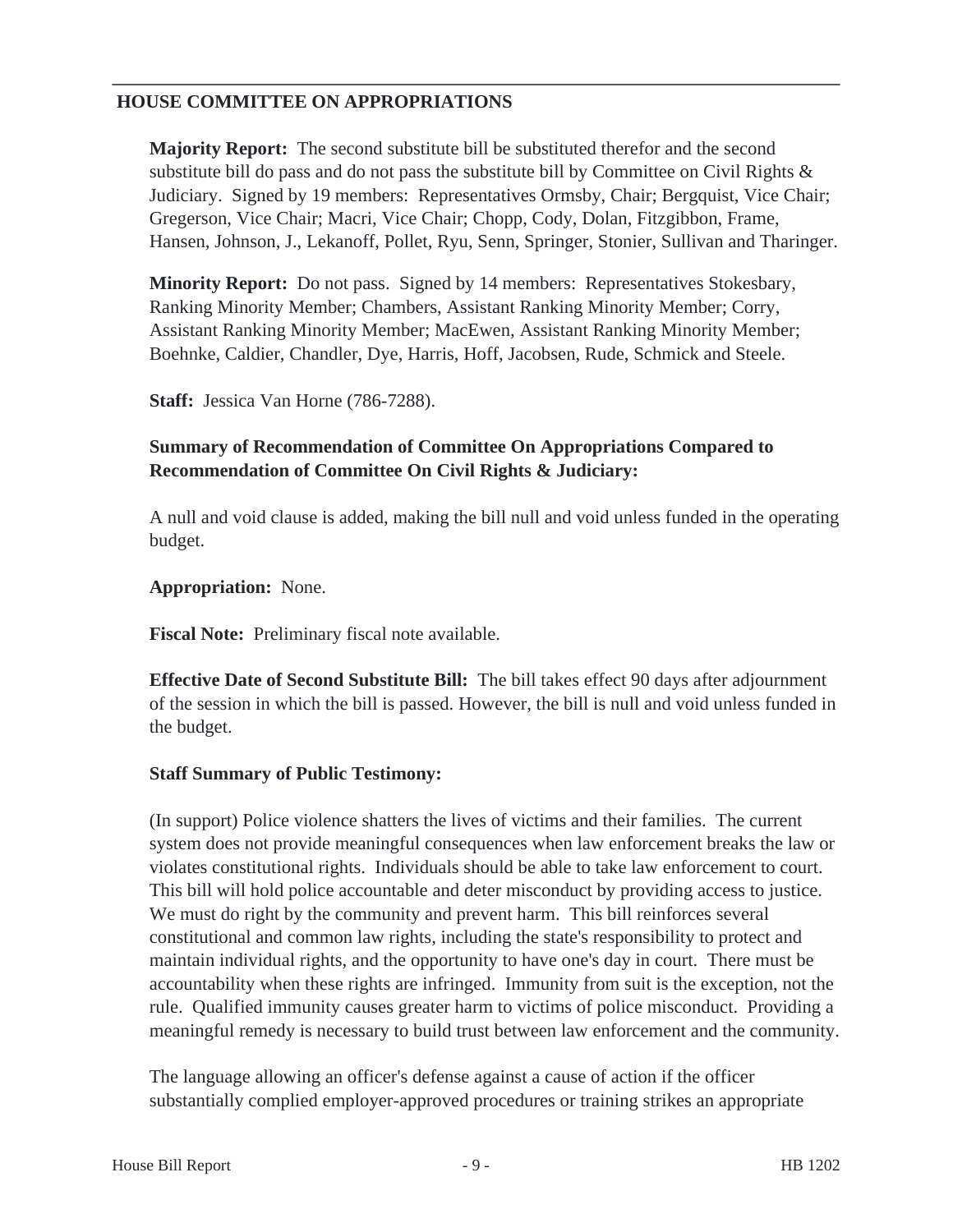balance between officers and employers. One suggested change would be to provide that prevailing respondents, not just plaintiffs, may receive attorney's fees. There are also concerns with the section that provides the Attorney General's Office (AGO) with the power to investigate law enforcement agencies. As the main attorney for state-level law enforcement agencies, the AGO may have a conflict of interest when carrying out these enforcement actions. Providing an independent entity with enforcement powers, or removing the enforcement provision altogether, is preferred.

(Opposed) This bill will increase costs for local governments by increasing the amount of litigation and the number of cases that local governments settle. Causes of action brought under the bill will not result in judgments leading to reforms. Rather, local governments will choose to settle because the cost of fully litigating cases will be too much, even if local liability is unproven. There are already ways to hold law enforcement accountable.

There is a risk that increasing the number of lawsuits brought against local governments will harden the insurance market. Counties are often self-insured or part of a risk pool, which are backed by secondary insurance. This bill increases the risk that counties will be priced out of the secondary insurance market. The fiscal impacts of the bill for local governments are indeterminate, and insurers do not like uncertainty. Because the state is a self-insurer, it is less restricted in how it can pay for liabilities. Local governments do not have the same flexibility as the state. Under the bill, plaintiffs would be able to recover attorney's fees and other costs, but not respondents. This will only increase costs for the state and local governments.

Law enforcement agencies and officers have concerns that this will increase claims considerably. An increase in claims against state agencies will have significant fiscal impacts for the state. Officers navigate dangerous situations and must make split-second decisions on the appropriate use of force. The current system allows for citizens to bring a cause of action, but also provides for a process to prove a level of validity to the claim. The bill would create liability for individual officers even if they could not have known their actions were unlawful at the time. If a cause is brought against an officer, the law enforcement agency must remove that officer from street duty, leading to financial costs and public safety impacts. Law enforcement officers would like greater clarity in the bill language that individual officers would not be held liable.

**Persons Testifying:** (In support) Leslie Cushman, Washington Coalition for Police Accountability; Mary Kay Becker; and Michael Transue, Washington Fraternal Order of Police.

(Opposed) Candice Bock, Association of Washington Cities; Mike Hoover, Washington State Association of Counties; Sanjay Walvekar, Washington Association of Sheriffs and Police Chiefs; Davor Gjurasic, Washington State Patrol Troopers Association; and Jeff DeVere, Washington Council of Police and Sheriffs.